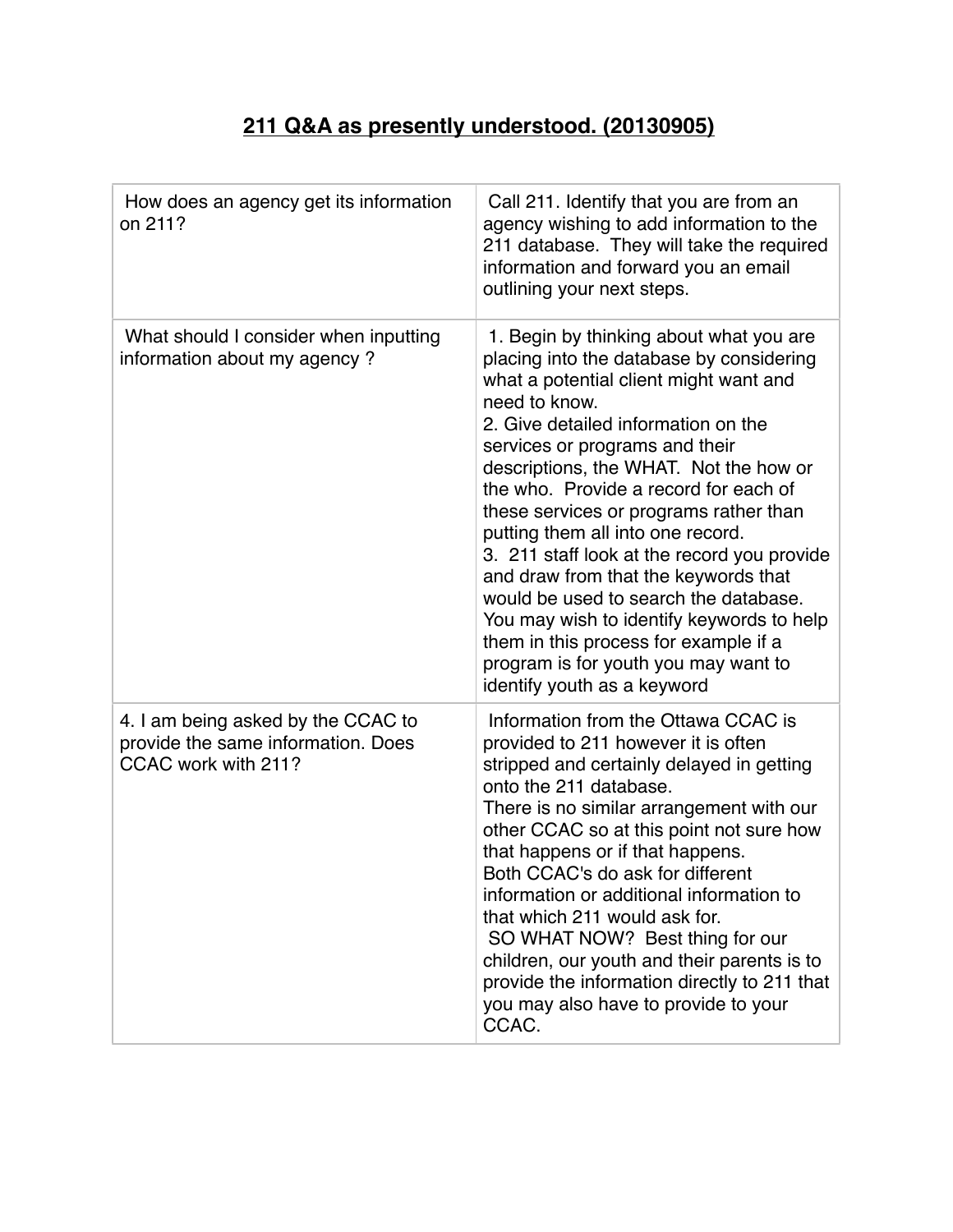| 5. How can we tell in the future if our 211<br>information is being used and if so what<br>information is being used? | You can contact 211 at any time to ask<br>them for the information as to the number<br>of hits on your particular entry.<br>211 collect information as to the number<br>of hits on their database from different<br>areas. Those areas are for Eastern<br>Ontario Kingston and Ottawa in our case<br>so it is mixed with other counties'<br>information but will become more and<br>more pinpointed over time.                           |
|-----------------------------------------------------------------------------------------------------------------------|------------------------------------------------------------------------------------------------------------------------------------------------------------------------------------------------------------------------------------------------------------------------------------------------------------------------------------------------------------------------------------------------------------------------------------------|
| 6. Is there a template for data entry?                                                                                | Yes you will be able to access that on our<br>every kid website by going to the tab<br>marked 211.                                                                                                                                                                                                                                                                                                                                       |
| 7. What is available to provide more<br>information and materials for promoting<br>2112 my stuff and to our clients?  | On our every kid website under 211 tab<br>you will find answers to this question. You<br>will find some items that you can include<br>on your own website as well as some<br>items that you may wish to print and post<br>in your offices.<br>In addition United Way has materials that<br>will be provided to you at our next lead<br>table meeting.<br>For more info, promotional material go to<br>www.211ontario.ca and look around. |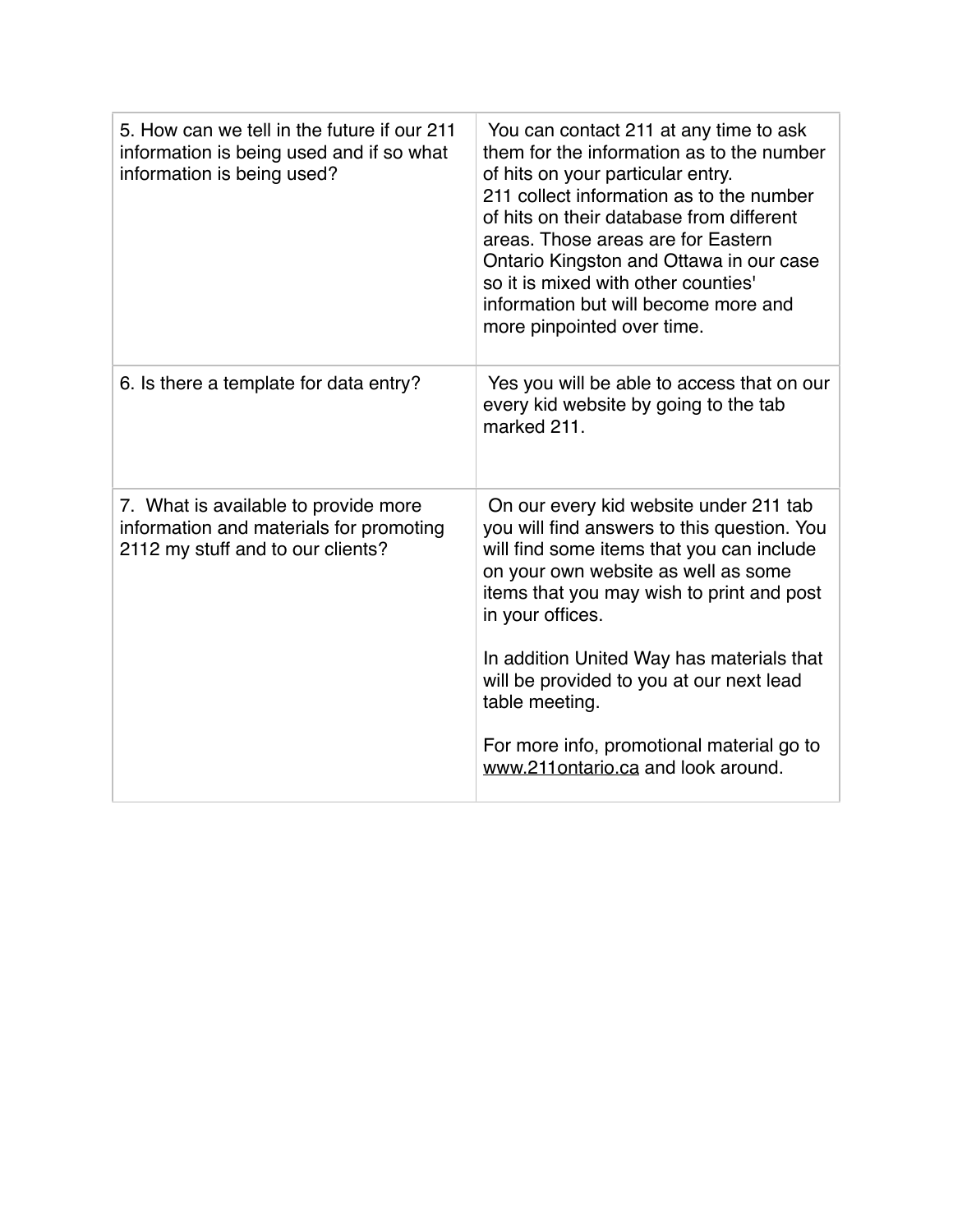| 9. What are the plans for the 211<br>database?    | The database as you see it on the<br>website was intended to support the<br>phone line. It is recognized by 211 that<br>many including youth do not use the<br>phone. A new website is to be released<br>within the next few months which will be<br>more user-friendly.<br>The database will continue to serve 211<br>phone calls as well as serve those who<br>access 211 using the chat which you will<br>find on the 211 website. Try it out!                                                                                                   |
|---------------------------------------------------|-----------------------------------------------------------------------------------------------------------------------------------------------------------------------------------------------------------------------------------------------------------------------------------------------------------------------------------------------------------------------------------------------------------------------------------------------------------------------------------------------------------------------------------------------------|
| 10. Why 211 locally and who supports its<br>cost? | 10. 211 is supported by fund-raising<br>through United Way. For many it is the<br>answer to the dream of one place where<br>people can go to find information.<br>211 Is also supported by each of those<br>agencies that provide accurate<br>comprehensive information regarding<br>their programs and services. Such<br>information is key to addressing the six<br>goals of Every Kid.<br>There is speculation that 211 will be<br>identified as essential in the same way<br>that 911 has been identified and is now<br>provincially supported. |